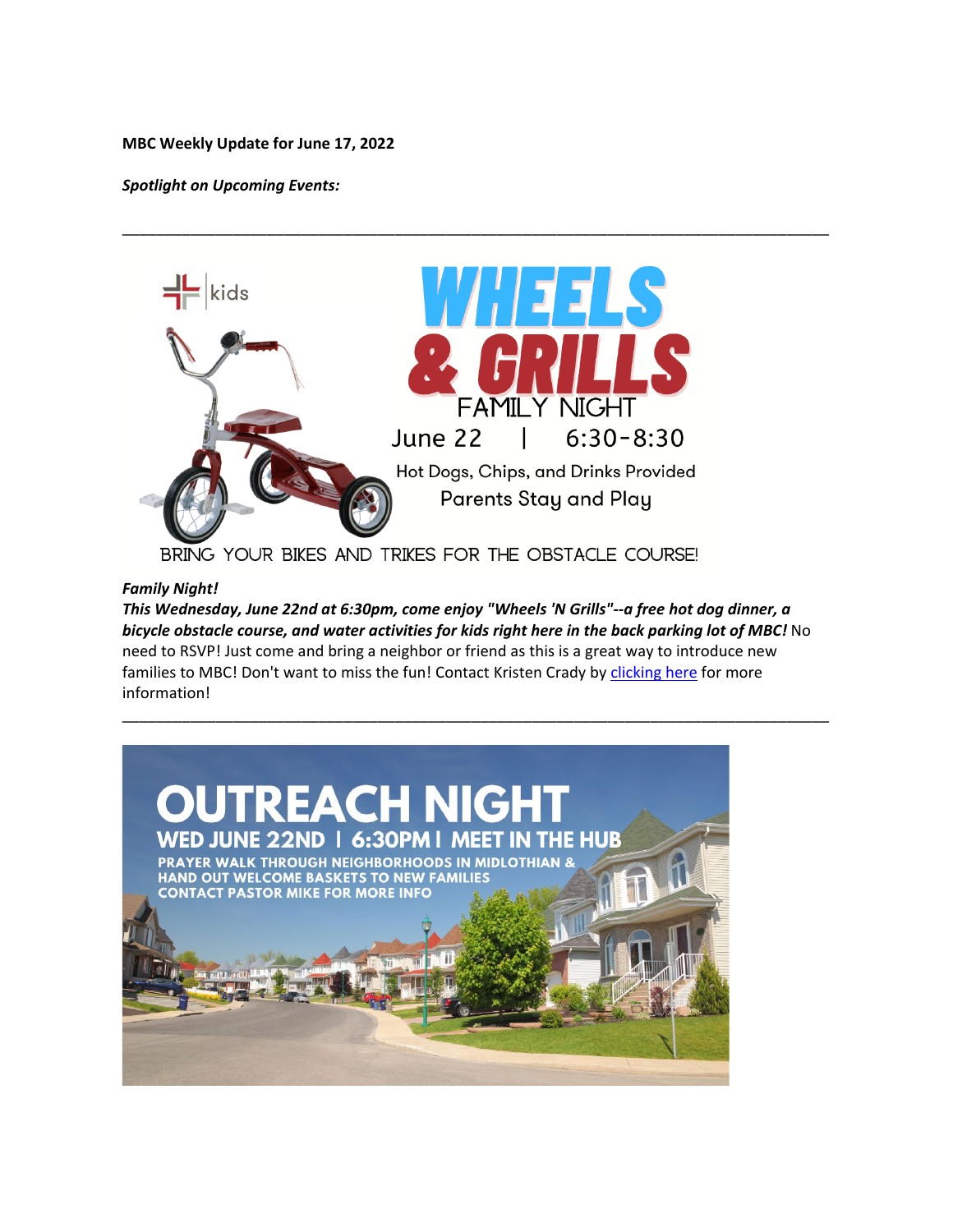### *Outreach Night*

We will have another Outreach Night this Wednesday, June 22nd to deliver welcome baskets to new families and pray for those in our local neighborhoods. Meet in the Hub at 6:30pm!



*BESTWA Clean Birth Kit Assembly Night Also this Wednesday, come help the women of MBC assemble clean birth kits so Candi Summers can take them on her next trip to Liberia at the beginning of July!* Meet in the Hub at 6pm. [Click](mailto:lesa.antwine@gmail.com?subject=I)  [here](mailto:lesa.antwine@gmail.com?subject=I) to contact Lesa Antwine for more information!



# *Student Basketball Camp*

Josh and Nancy Lewis will be running a basketball camp here at the church starting June 27th as a fundraiser for the Peru Mission Trip! [Click here](https://docs.google.com/document/d/1bGGclKbrZFvBftcY7h_V8K2gSzt0en36R9fJW6wJTFs/edit?usp=sharing) for more information!

\_\_\_\_\_\_\_\_\_\_\_\_\_\_\_\_\_\_\_\_\_\_\_\_\_\_\_\_\_\_\_\_\_\_\_\_\_\_\_\_\_\_\_\_\_\_\_\_\_\_\_\_\_\_\_\_\_\_\_\_\_\_\_\_\_\_\_\_\_\_\_\_\_\_\_\_\_\_\_\_\_\_\_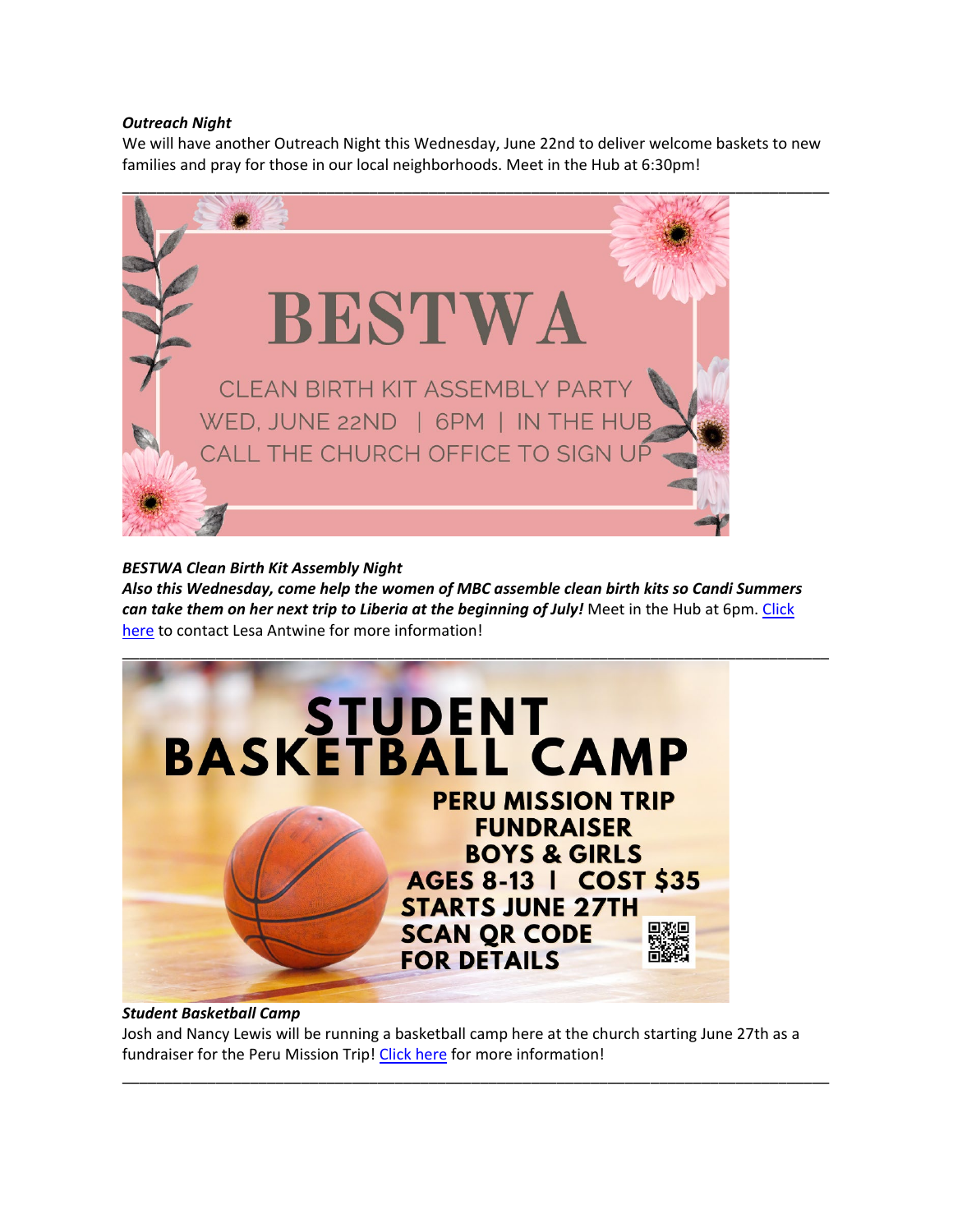

# **WILD GAME FEAST EVANGELICAL OUTREACH EVENT FEBRUARY 24-26, 2023**

An event that will invite people from the community to come together to share their love for the outdoors, good food, and good fun. The evening will be headlined by Dr. Larry Moyer, an accomplished hunter and evangelist, who will also share his testimony. Interested? Email the church office for how you can servel

*Wild Game Feast*

*Mark Fryar still needs help organizing and putting on our first ever Wild Game Feast scheduled for February 25th, 2023.* He is seeking volunteers that are interested in helping in the following areas: Finance / Budget Tickets / Social Media Exhibitions / Prizes (X2) Food Booths Food Sides Bulletins / Inserts / Videos Setup / Take Down / Grounds

Interested? Planning meetings will be once a month on Wednesday evenings starting in June. Contact Mark Fryar by [clicking here](mailto:jmfarchitect@sbcglobal.net) for more information and to get involved!

\_\_\_\_\_\_\_\_\_\_\_\_\_\_\_\_\_\_\_\_\_\_\_\_\_\_\_\_\_\_\_\_\_\_\_\_\_\_\_\_\_\_\_\_\_\_\_\_\_\_\_\_\_\_\_\_\_\_\_\_\_\_\_\_\_\_\_\_\_\_\_\_\_\_\_\_\_\_\_\_\_\_\_

# *Sermon Recap for June 12, 2022*

**Series:** Transformed to Witness **Title:** The Tool of Personal Testimony **Passage:** John 4 & 9

Purpose of the Gospel of John---John 20:30–31

**I. The Testimony of the Woman at the Well (John 4)** Jesus & the Samaritan Woman

- He surfaces her spiritual need
- He shares spiritual solution with her